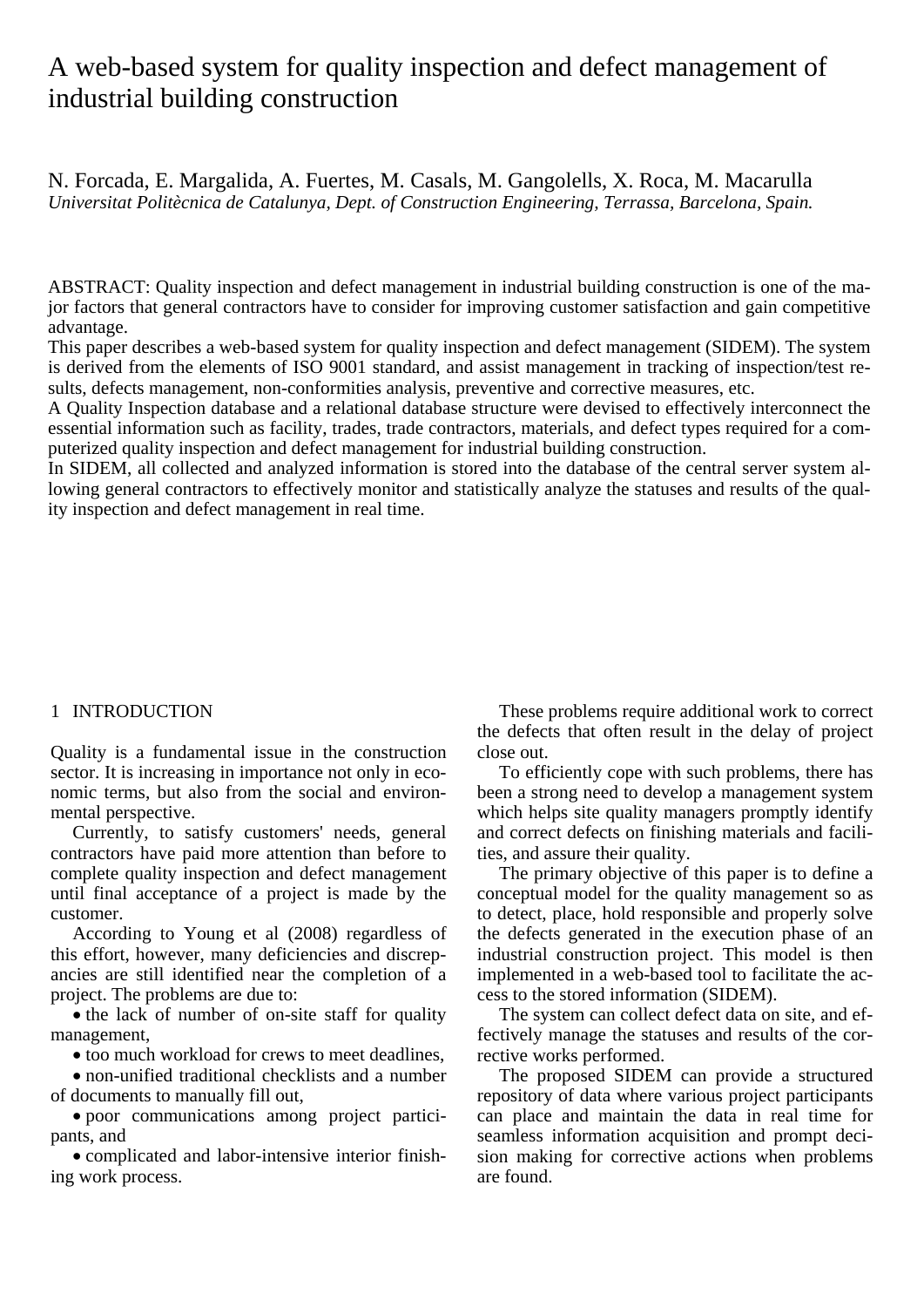# 2 LITERATURE REVIEW

# 2.1 *Quality inspection*

'Quality' is defined as "the characteristics of a product or service that bear on its ability to satisfy stated or implied needs" (American Society of Quality, 2006). Therefore, quality inspection is the overall process to assure that final products fulfill the requirements and specifications assigned by the customer. When final products do not meet the required quality, it is defined as a defect.

Different types of quality inspection can be made: • on site quality inspection. It is conducted by several site project managers and engineers whenever necessary until a project is closed

• third party inspection which is an intensive and focused inspection conducted by managers and engineers from a general contractor's main office and construction sites

• external quality inspection, which is carried out by quality control entities or laboratories to control basically materials.

# 2.2 *Defect management*

Defect management is the process to correct and manage defects found through the quality inspection processes described above. The main purpose of conducting quality inspection and defect management is to maximize product quality and prevent defects until the project is finally transferred to the customer with the satisfaction of his/her demand for final products.

# 2.3 *Problems in current quality inspection and defect*

According to Young et al (2008), problems in current quality inspection and defect management practices are identified as follows:

• A number of data collected manually with checklists must be retyped to a Personal Computer (PC), by which the data input process is duplicated and such a time-consuming process makes it possible to make input errors in both site office and third party inspections.

• Non-unified or non-formatted data recording system (e.g., checklists, notes, post-it, photos, and spreadsheet) often yields data losses and damages.

• After work orders for correcting defects, it is not easy to find and monitor whether the defects have been properly corrected at an acceptable level or not. Thus, both inspection tasks are often superficially performed in spite of their importance.

• It is also difficult to make prompt corrective actions when defects are found. They are due to lack of the number of on- site staff to handle quality and defect management, excessive management practices workload for crews to meet a project completion date, a number of documents to manually fill out, inefficient communication, poor quality assurance process.

• In case of the third party inspection, it is very difficult to collect defect data and monitor and manage current corrective statuses and results because it is intensively conducted and enormous data are created during a short period of time.

• Poor communication exists especially among on-site quality managers, trade contractors, and their crews in managing and correcting defects. The poor communication is also caused from the tools such as phone, radio, fax, post-it or verbal instruction.

• There is no formal process or computerized system to analyze and verify the causes of defects by statistically monitoring defect rate of construction materials used and trade contractors involved in real time.

• No standard repository of data and feedback systems are available to reuse the lessons learned from the past which recur from a project to other similar projects.

# 2.4 *Industrial building construction*

Regardir Euroconstruction report (2007), the tendencies of the different construction markets (residential, non-residential, civil engineering and rehabilitation) are sbstantially different.

Currenty, the residential construction is decreasing due to the finantial crisis, while other edification fields such as the industrial building construction is still increasing.

Therefore, taking into account this situation, it seems necessary to start developing tools and norms to promote a quality and arranged edification construction (which includes the industrial building construction) which majoritary it is not the focus of tools and services development.

There are huge amount of standards and codes available for residencial construction, however, few codes are oriented to industrial building construction. Therefore, there is a need to:

(1) consolidate industrial building standards and codes;

(2) develop in-house database using existing standards and codes, and lesson-learned from defects gathered by property managers; and

(3) to apply this knowledge to eliminate latent defects from future design.

# 2.5 *Quality management systems*

In the construction sector, different systems have been developed for the quality management. Focusing on quality inspection and defect management many approaches for apartment housing projects were created (Young et al (2008), Battikha, (2002) Oh, H.J. et al (2004), K. Lam, S. Ng, (2006), among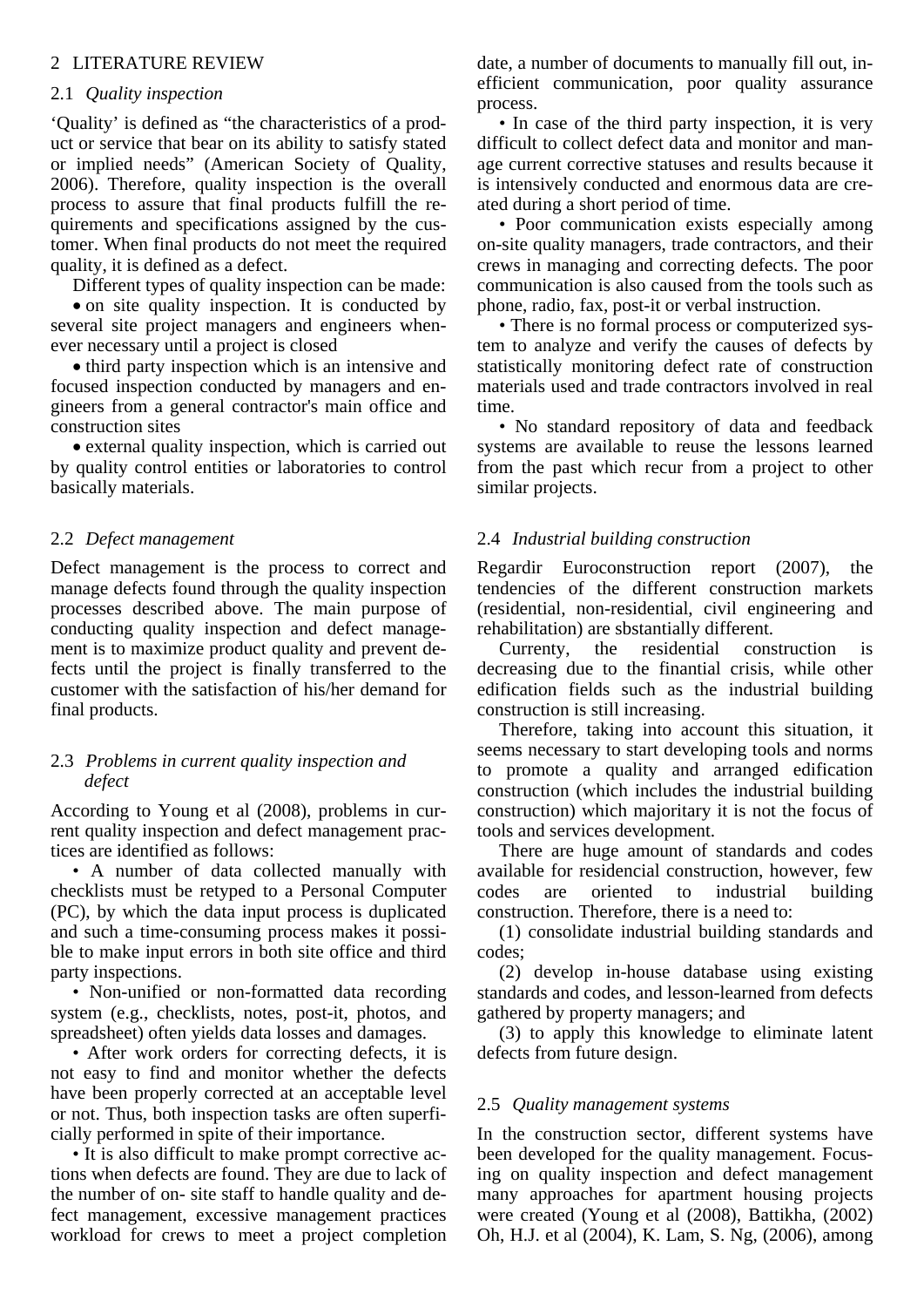others. Relating to industrtial building construction any system has been created.

# 3 SYSTEM APPROACH

In construction, the origin of differents errors, risks and defects is located in different stages of the life cycle of the project. Furthermore, these defects can appear once the construction stage is finished, i.e. during the occupation stage and are called latent defects. Therefore, it is obvious that a tool to register and manage de defects during al the life cycle of a project can improve the subsecuent occupation and maintenance stage and its facility management.

The main objectives of this tool are:

• To avoid defects coming from the initial stages of the project such as the design phase,

• To assist management in tracking of inspection/test results, defects management, nonconformities analysis, preventive and corrective measures, etc. during the execution phase,

• To help the future owners or endusers maintain and use the building in proper conditions, by putting at their disposal all the tracked and registered incidences occurred during the execution phase to.

This system is derived from the elements of ISO 9001 standard, including checking output for defects, with appropriate and corrective action where necessary and facilitating continual improvement.

The system can collect defect data at site, and effectively manage statuses and results of the corrective works performed.

A Quality Inspection database and a relational database structure were devised to effectively interconnect the essential information such as facility, trades, trade contractors, materials, and defect types required for a computerized quality inspection and defect management for industrial building construction.

SIDEM database is categorized into the following three sub databases: 1) Building database, 2) Trade Contractor database, and 3) Defect Type database.

From this information an electronic checklist is provided and various statistical analysis results can be effectively generated.

The on-site quality inspectors simply inspect the defects using the checklist and all the documentations relating to the defect management are automatically produced for project participants with no additional data input or analysis efforts, thus significantly improving the work efficiency of project participants.

In SIDEM, all collected and analyzed information is stored into the database of the central server system allowing general contractors to effectively monitor and statistically analyze the statuses and results of the quality inspection and defect management in real time.

Therefore, the system would significantly improve communication efficiency among the related stakeholders. It will also help quality managers systematically manage inspection and defect data and accumulate useful information to improve quality management for future projects.

## 4 ARCHITECTURE DESCRIPTION

The system architecture must facilitate traking inspection/test results, defect management, nonconformities analysis, etc. and communication among stakeholders.

SIDEM has been implemented using FileMaker Pro, which is compatible with Mac OS X and Microsoft Windows. Users can share the database simultaneously by using the web applications. Filemaker Pro also provides configurations for mobile devices.

# 5 DATABASE STRUCTURE OF SIDEM

The most important and critical task required to design the proposed SIDEM is to devise a database structure which can effectively interconnect the information of facilities, trade contractors, materials, and defect types related to quality inspection and defect management. Since construction materials and their corresponding defect types vary in contractor by contractor and project by project, the flexibility is a key factor in designing the data breakdown structure for quality inspection and defect management. Fig. 1 shows a unique Quality Inspection Database Structure (SIDEM) proposed in this paper.

SIDEM is categorized into the following three



sub-databases structures: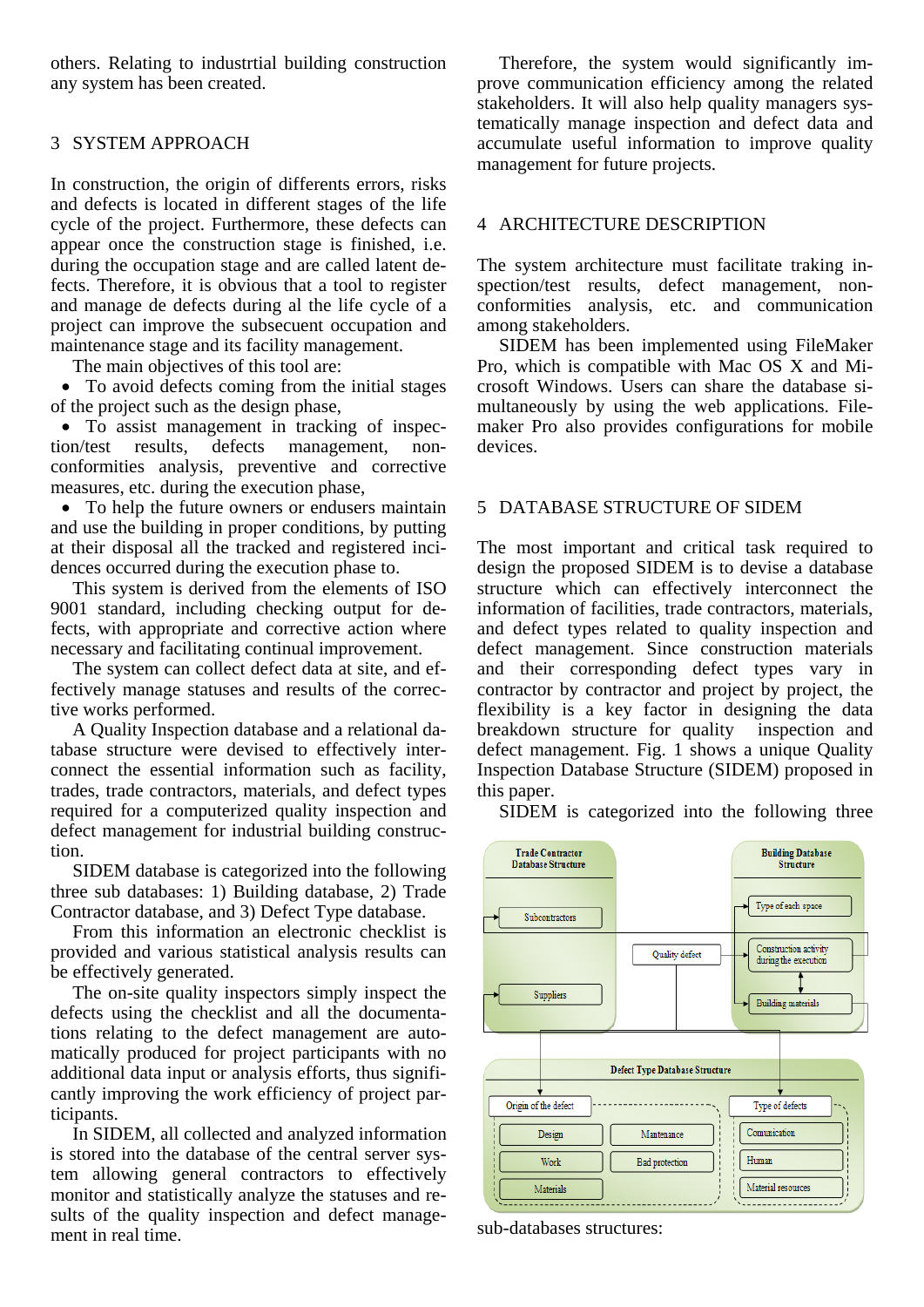### *Figure 1. Database structure*

1) Building Database Structure which incluyes the building materials and units, the type of spaces and size (m2) of space, space elements and their attributes and the construction activity where to use an specific material.

2) Trade Contractor Database Structure including the information of each subcontractor and the relation among the contractor and subcontractors. It also incluyes the suppliers of the materials.

3) Defect Type Database Structure.

Some structures are already prefixed. To define all the terms, standard structures are being used.

For the Building Database Structure prefixed fields are:

• The Type of each space. In this research the spaces standard of industrial building have been generated (Heredia, 1981). This task has been complicated due to the fact that industrial buildings can be very different. However, all of the have a production area, administrative area, a boiler room, a room for electrical devices, a warehouse, etc.

• The construction activity during the execution, such as foundation, structure, etc. This structure is obtained from ITEC (www.itec.cat.)

• The building materials where also predefined. They are obtained from CCOC (www.ccoc.es).

All these substructures are defined because of their importance when classifying incidencies (defects) that cause quality problems and can be key elements when determining critical phases during the execution stage.

Therefore, the spaces allow to locate the defects in the specific area of the building, the construciton activities allow to locate the defect temporally and the materials and/or products help to relate the defects with the subcontractor, supplier, etc.

Another important structure to define is the defect's classification (Wai-Kiong Chong, and Sui-Pheng Low, 2006).

First, defects are clasified depending on the origin or cause of the defect (defect derived from the design, from work, from materias, from maintenance or from bad protection). These defects can also be concreted defining specific cause of the defect.

Then, defects can be classified depending on the type of defects: human error or managerial errors such as comunication, human and material resources management.

# 6 DEVELOPMENT OF A WEB-BASED SYSTEM SIDEM

This tool is orieted to improve the quality managmeent system during the execution phase of a industrial building construction, concretely to register a manage the detected incidences during the exectuion phase.

Figure 2 shows the functioning of the system and the system strcture.

For the moment, we have developed a prototype which is being tested. From the main page (Figure 3), the different types of users (on-site quality managers, third party inspectors and expternal quality inspectors) can choose among 4 different actions:

1) Register a project

- 2) Database of registered projects
- 3) Suppliers

4) Results search

From the incidences registered from other projects, the system can obtain preventive and corrective actions to be used in the current project.

#### *Figure 2. System structure*

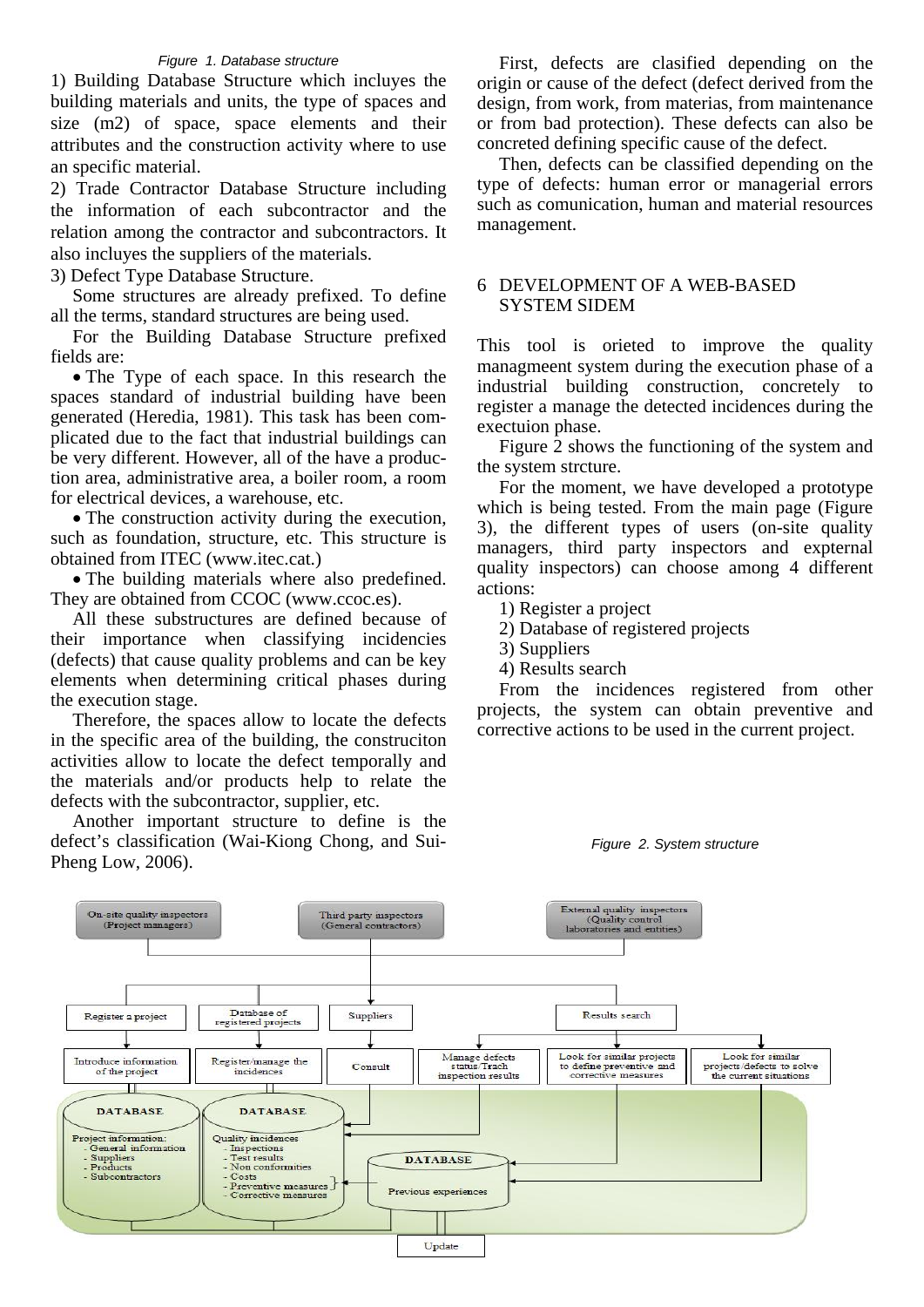

*Figure 3. Main page of SIDEM* 

# 6.1 *Register a project*

In this section, the project manager can register a project introducing the following information:

• General information: address, location (map), agents (client, desinger, safety and health manager, quality maanger, suppliers, general contractor, etc.)

• Building characterisitics: spaces of the building, area of each space, planification of the execution of the different construction activities.

Figure 4 and Figure 5 show two examples of how to register some of these information:

*Figure 4. Registration of a new project. Building characteristics* 

# 6.2 *Database of registered projects*

Once the project is registered, to proceed with the quality inspection and defect management, the project manager should get into the *Database of registered projects*.

In this section, the incidences can be tracked and managed. To do so, information about subcontracting chain and building materials related to a incidence should be registered.

To register the building materials the previous explained database is used. Then, the material supplier should also be included. When including the company name, the system gets all the information of the company and links it to the supplied material.

The next figure shows how to register an incidence:

| INCIDÈNCIA 353 DE L'OBRA<br>DESCRIPCIÓ I UBICACIÓ   CARACTERITZACIÓ DEL ERROR   IMPLICATS   PREVISIONS   FOTO |                                         |
|---------------------------------------------------------------------------------------------------------------|-----------------------------------------|
| S'havia fet alguna previsió per aquesta incidència:                                                           | <b>TORNAR</b><br><b>Gestionar acció</b> |
| v<br>Es viable la solució proposada segons les previsions?<br>$\overline{\phantom{a}}$                        | correctora                              |
| <b>Observacions sobre les previsions</b>                                                                      |                                         |
|                                                                                                               |                                         |
|                                                                                                               |                                         |
| <b>Show registre</b>                                                                                          |                                         |

*Figure 6. Registration of preventive actions to mitigate an incidence* 

As explained before, the space of the building where the deffect is located can be registered using the Building Database Structure.

The construction activity can be also registered using this database structure.

Finally, the type of defect can be registered from the Defect Type Database Structure.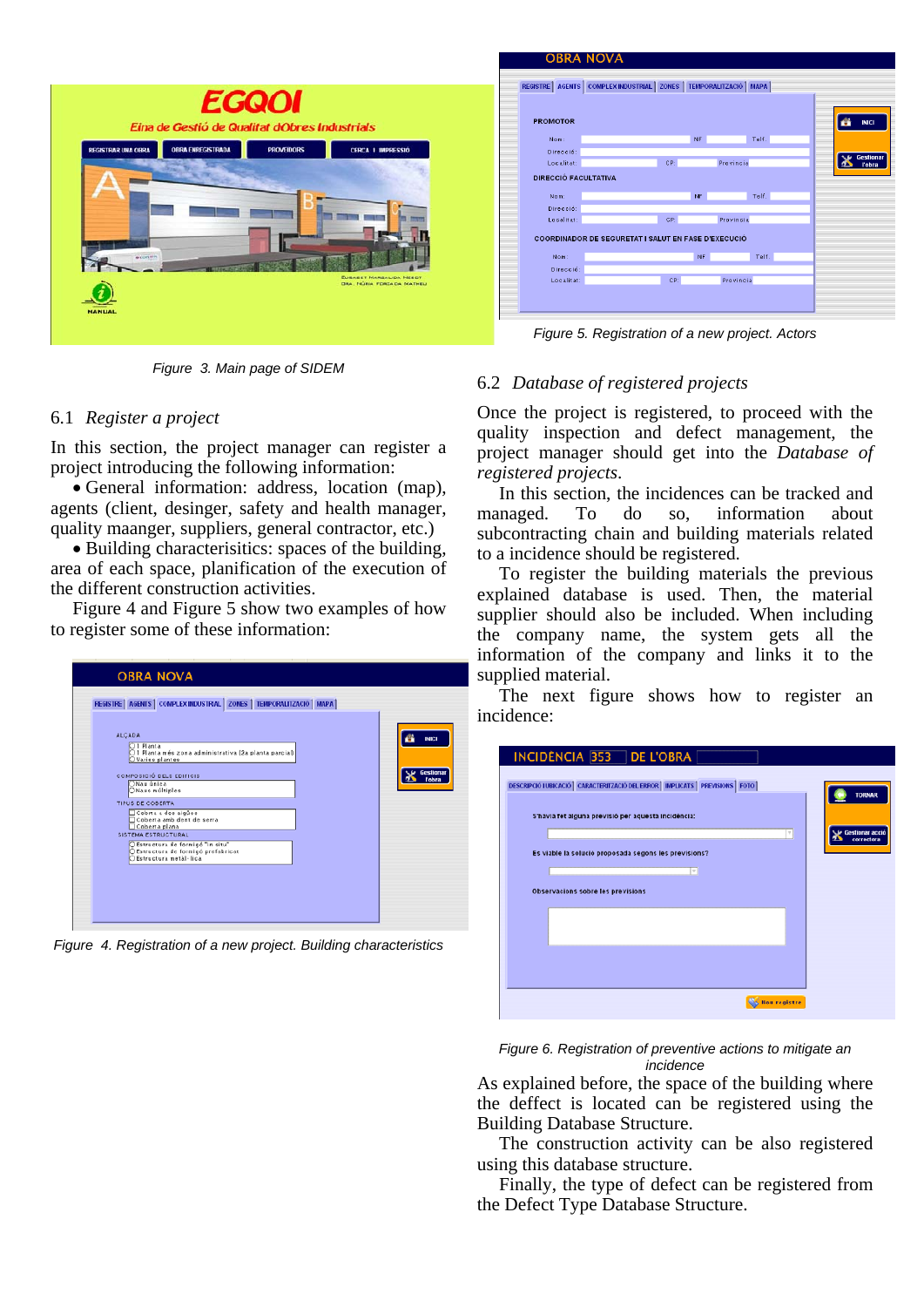As an example, the following figures show how to register an incidence and the types of defects.

| INCIDÈNCIA 353 DE L'OBRA                                                                                                                                       |                                      |
|----------------------------------------------------------------------------------------------------------------------------------------------------------------|--------------------------------------|
| DESCRIPCIÓ I UBICACIÓ CARACTERITZACIÓ DEL ERROR   IMPLICATS   PREVISIONS   FOTO<br>Data de detecció                                                            | <b>TORNAR</b>                        |
| Supósit data de detecció<br>Descripció de l'incidència                                                                                                         | <b>Gestionar acció</b><br>correctora |
| Zona de l'edifici on s'ha produit:<br>$\overline{\phantom{a}}$                                                                                                 |                                      |
| Fase d'obra en la que s'ha produit:<br>Producte principal implicat:<br>$\psi$<br>$\tau$<br>$\sim$<br>F<br>$\overline{\phantom{a}}$<br>$\overline{\phantom{a}}$ |                                      |
| <b>Hou registre</b>                                                                                                                                            |                                      |

*Figure 7. Registration of an incidence. Type of defect* 

| <b>CLASSIFICACIÓ SEGONS LES CAUSES INICILAS:</b><br>De forma general:                                           | De forma més àmplia:                                                                                                                                                                                                                                                                                                                                                                                                              |                                                                                                                        |
|-----------------------------------------------------------------------------------------------------------------|-----------------------------------------------------------------------------------------------------------------------------------------------------------------------------------------------------------------------------------------------------------------------------------------------------------------------------------------------------------------------------------------------------------------------------------|------------------------------------------------------------------------------------------------------------------------|
| Disseny<br>Equips de treball<br><b>Materials</b><br>Mariteniment<br>Manca de protecció<br><b>ERRORS HUMANS:</b> | Química dolenta i matrial utilitzat<br>Material de mala qualitat de construcció<br>Defectes relacionatas amb la fuita d'aigua<br>Mala realització en els treballs humans<br><b>Deteriorament natural</b><br>Carêncies de disseny o ditribució en planta<br>Causa per treballs realitzats després del contracte principal<br>Deteriorament degut a causes meteorológiques<br>Especificacions poc concretes<br>Manca de manteniment | AJUDA<br><b>Gestionar acció</b><br>correctora<br>Fallades en la col·locació de juntes adequades, o detalls mal acabats |
| <b>Errors primaris:</b><br>v                                                                                    | Errors de gestió:<br>Errors de comprovació<br>Divisió de responsabiliats<br>Control de canvis<br>Control dels treballs simultanis<br>Comunicacions                                                                                                                                                                                                                                                                                | <b>Factors globals:</b><br>global or ganització<br>global medioambiental                                               |

*Figure 8. Registration of an incidence. Type of defect* 

In this section, not only incidencies can be registered but also the forecast incidences and risks management defined during the design phase whith the aim to avoid or minimize the consecuences of the deffects and evaluate the acomplishment level can also be registered. Moreover, preventive and corrective measures related to an incidence or defect can also be included.

| <b>ID INCIDÈNCIA</b>                                 | <b>ID ACTUACIÓ 31</b> |                | <b>TORNAR</b>    |
|------------------------------------------------------|-----------------------|----------------|------------------|
| <b>DATA DE L'ACCIÓ</b>                               |                       |                |                  |
| <b>ACCIÓ PROPOSADA</b>                               |                       |                | <b>Gestionar</b> |
|                                                      |                       |                | accions          |
| <b>COST DE L'ACCIÓ CORRECTORA</b>                    |                       |                |                  |
| <b>PRODUCTES NECESSARIS</b>                          |                       |                |                  |
|                                                      |                       |                |                  |
|                                                      |                       |                |                  |
| <b>CONSEQUENCIES</b>                                 |                       |                |                  |
|                                                      |                       |                |                  |
| EFECTIVITAT DE L'ACCIÓ<br><b>CORRECTORA ADPOTADA</b> |                       | ____<br>$\sim$ |                  |
|                                                      |                       |                |                  |

#### *Figure 9. Registration of corrective actions to solve an incidence*

Relating the corrective actions, the system provides the possibility to register the cost of this corrective action so as to obtain a global cost of non quality, evaluate the efectiveness of providing extra resources to prevent other defects and suggest possible actions for later projects.

## 6.3 *Suppliers*

This section is both for the project manager and for suppliers.

Basically, in this section, suppliers can view information about the incidences and defects related to the materials and/or services they are providing.

### 6.4 *Results search*

In this section, autorised end users can search information of the current project and from previous projects so as to find similar incidences to the one they are dealing with and try to avoid or prevent these incidences by adopting some preventive and/or corrective actions from previous projects.

Once the project is finished, end users can track all the incidences and defects of the project, locate the activity with major incidences, locate the supplier that has caused the most of the delays in the execution phase, analyse the non quality costs of the project, etc.

The following figure shows the screen for searching and printing the results.

| <b>CERCA I IMPRESSIÓ</b>                        |                                                                                     |
|-------------------------------------------------|-------------------------------------------------------------------------------------|
| Cercar informació de l'obra:<br>REFERÈNCIA OBRA | Cercar informació de diferents temes<br><b>INICI</b><br>a partir de qualsevol camp: |
| DADES GENERALS OBRA<br><b>PRODUCTES</b>         | <b>DADES GENERALS OBRA</b><br><b>INCIDÊNCIES</b>                                    |
| <b>SUBCONTRACTES</b><br><b>INCIDÊNCIES</b>      | <b>PRODUCTES</b><br><b>SURCONTRACTES</b>                                            |
| Hova<br>٠<br>Cerca                              | <b>PROVEIDORS</b><br>٥                                                              |

*Figure10 Search and printing screen* 

#### 7 CONCLUSIONS

The web-based system (SIDEM) described in this paper assist management in tracking of inspection/test results, defects management, nonconformities analysis, preventive and corrective measures, etc.

The system collects defect data at site, and effectively manage statuses and results of the corrective works performed. Therefore, it helps site quality managers promptly identify and correct defects on